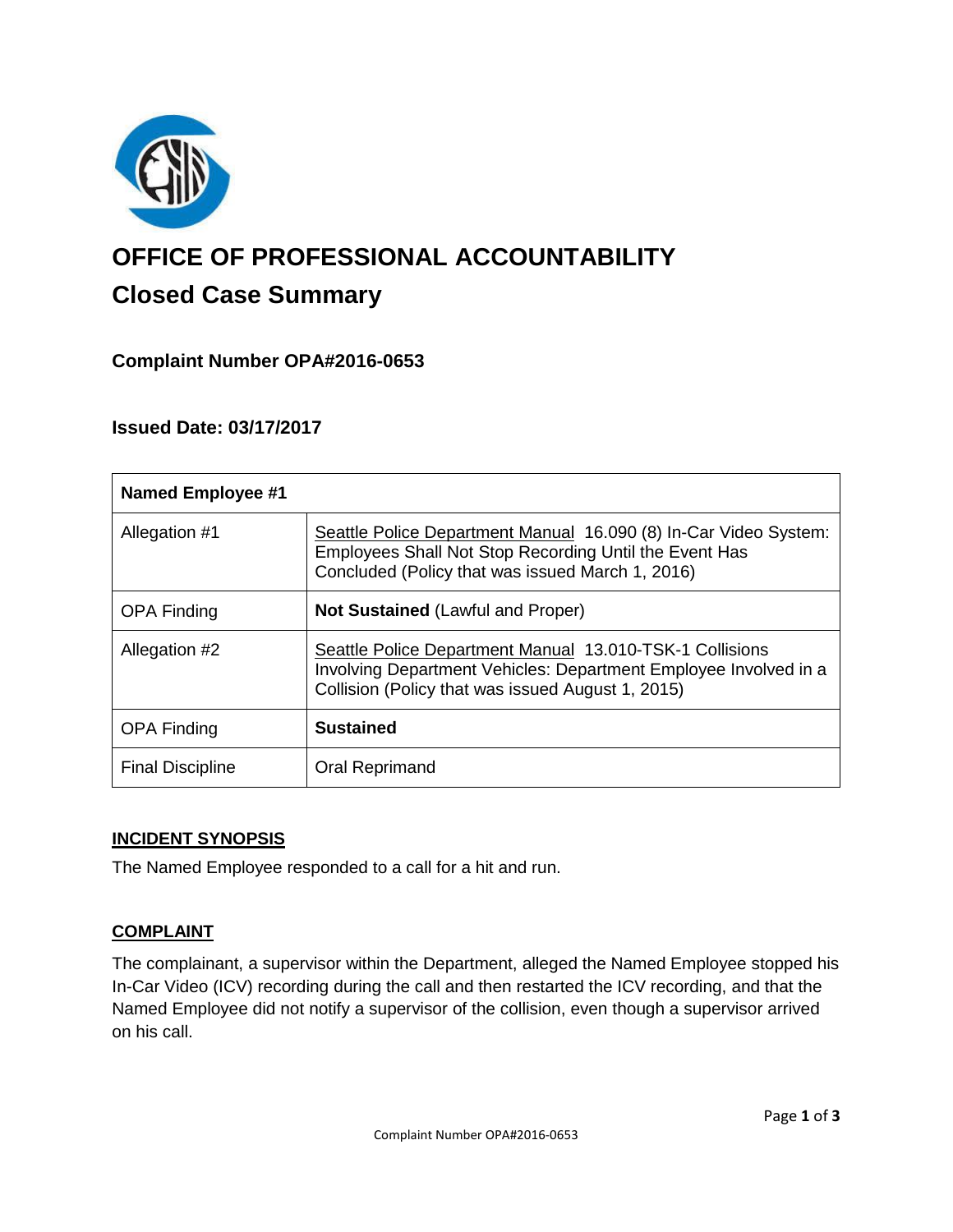#### **INVESTIGATION**

The OPA investigation included the following actions:

- 1. Review of the complaint memo
- 2. Review of In-Car Videos (ICV)
- 3. Search for and review of all relevant records and other evidence
- 4. Interview of SPD employee

#### **ANALYSIS AND CONCLUSION**

The complainant alleged the Named Employee responded to a hit and run call for service. He located the abandoned, suspect vehicle. He talked with witnesses and based on their descriptions, believed the suspect had crossed in front of his patrol vehicle while on scene. When asked by a fellow officer if he had a description for the suspect, he stopped his ICV for approximately one minute to review his ICV. According to the Named Employee, he felt that obtaining a more accurate description of the suspect would lessen the likelihood of an officer stopping the wrong person during the area search for the suspect. During his interview the Named Employee said that he felt stopping the ICV momentarily for this reason outweighed the benefit of continuously recording ICV until the event had been completed. The Named Employee had a legitimate law enforcement purpose for stopping the video and it was reasonable for him to make a brief interruption of the recording to identify a hit and run suspect.

While backing up in order to leave the suspect vehicle and look for the suspect, the Named Employee collided with a traffic island, causing minor damage to his patrol vehicle. The Named Employee admitted he was aware he had been involved in a collision. However, he thought attempting to locate the suspect was more important than notifying his supervisor. The Named Employee continued his search and then notified his supervisor after he returned to the Precinct. The Named Employee was required to notify a supervisor immediately so the collision could be investigated, including recovery of evidence, photographing any damage to the SPD vehicle or private property and creating an accurate record of what happened. The Named Employee believed that locating the suspect outweighed the Department's interests in his relatively minor collision, especially since no other vehicle or person was involved. However, the Named Employee had a number of opportunities to notify his supervisor about his (the Named Employee's) minor collision long before the Named Employee returned to the Precinct, including telling the supervisor over a radio channel, calling the supervisor on a cell phone or speaking with the supervisor when he came to the scene and spoke with the Named Employee. Any of these options would have allowed the supervisor to make the determination whether he (the supervisor) should continue with the search or conduct an accident investigation. By waiting to report his own collision to his supervisor at the Precinct, the Named Employee left his supervisor with no opportunity to conduct an investigation.